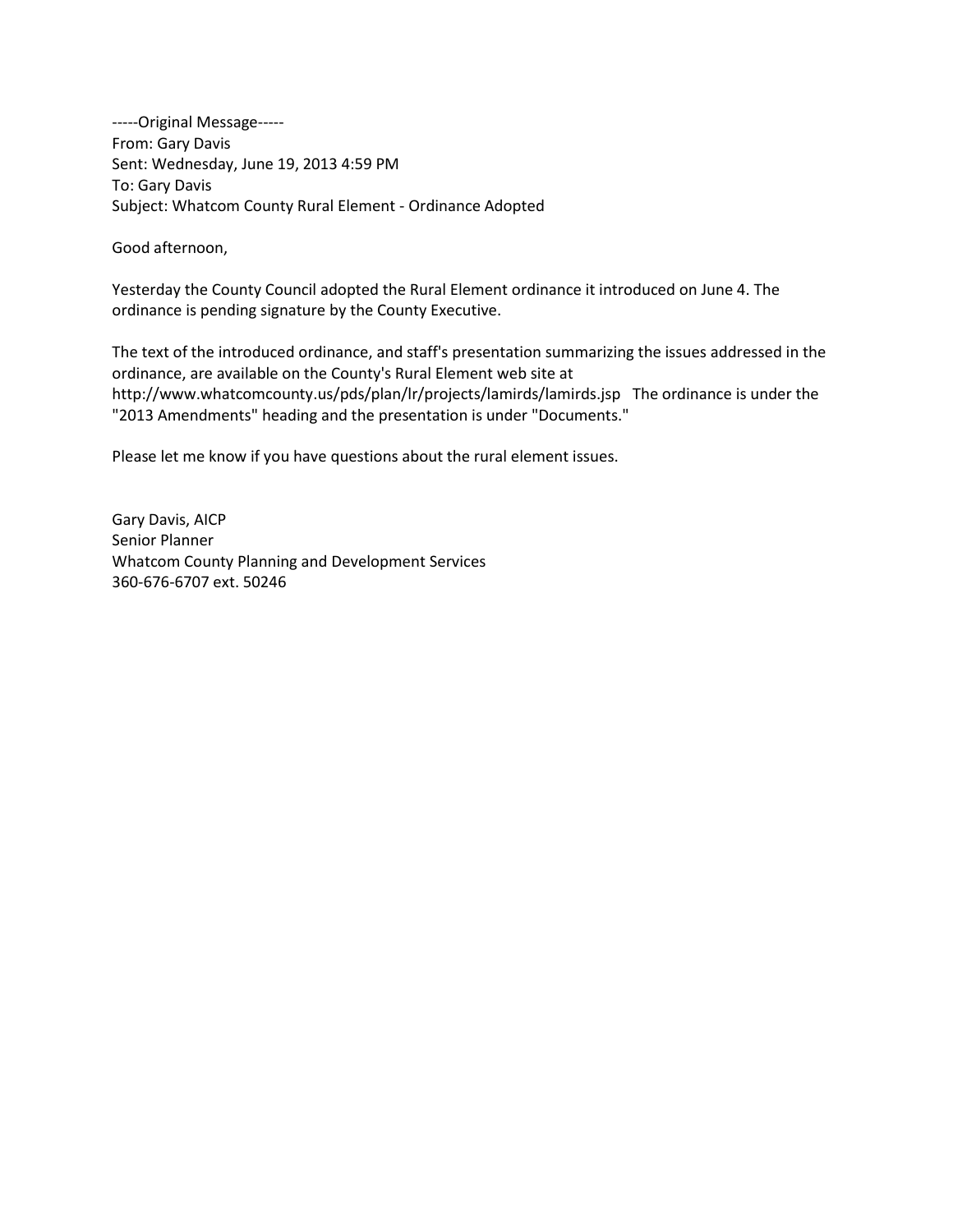-----Original Message----- From: Gary Davis Sent: Monday, June 10, 2013 2:41 PM To: Gary Davis Subject: Whatcom County Rural Element - Hearings Board decision on water resources / transportation planning

Good afternoon,

On Friday, June 7, the Growth Management Hearings Board published its final decision and order on Hirst and Futurewise's 2012 challenge regarding water resources and transportation planning. The Board found the Comprehensive Plan, as amended by Ordinance 2012-032, is noncompliant with GMA as it lacks measures that protect surface and ground water resources throughout the rural area. Though the Board found the County's Comprehensive Plan noncompliant on this issue, they did not declare invalidity. The Board set a compliance date of December 4, 2013.

On the topic of inconsistency between the Comprehensive Plan's rural and transportation elements, the Board did not find that there was an inconsistency.

The decision is available on the County's Rural Element web site at <http://www.whatcomcounty.us/pds/plan/lr/projects/lamirds/lamirds.jsp>

Please let me know if you have questions about the rural element issues.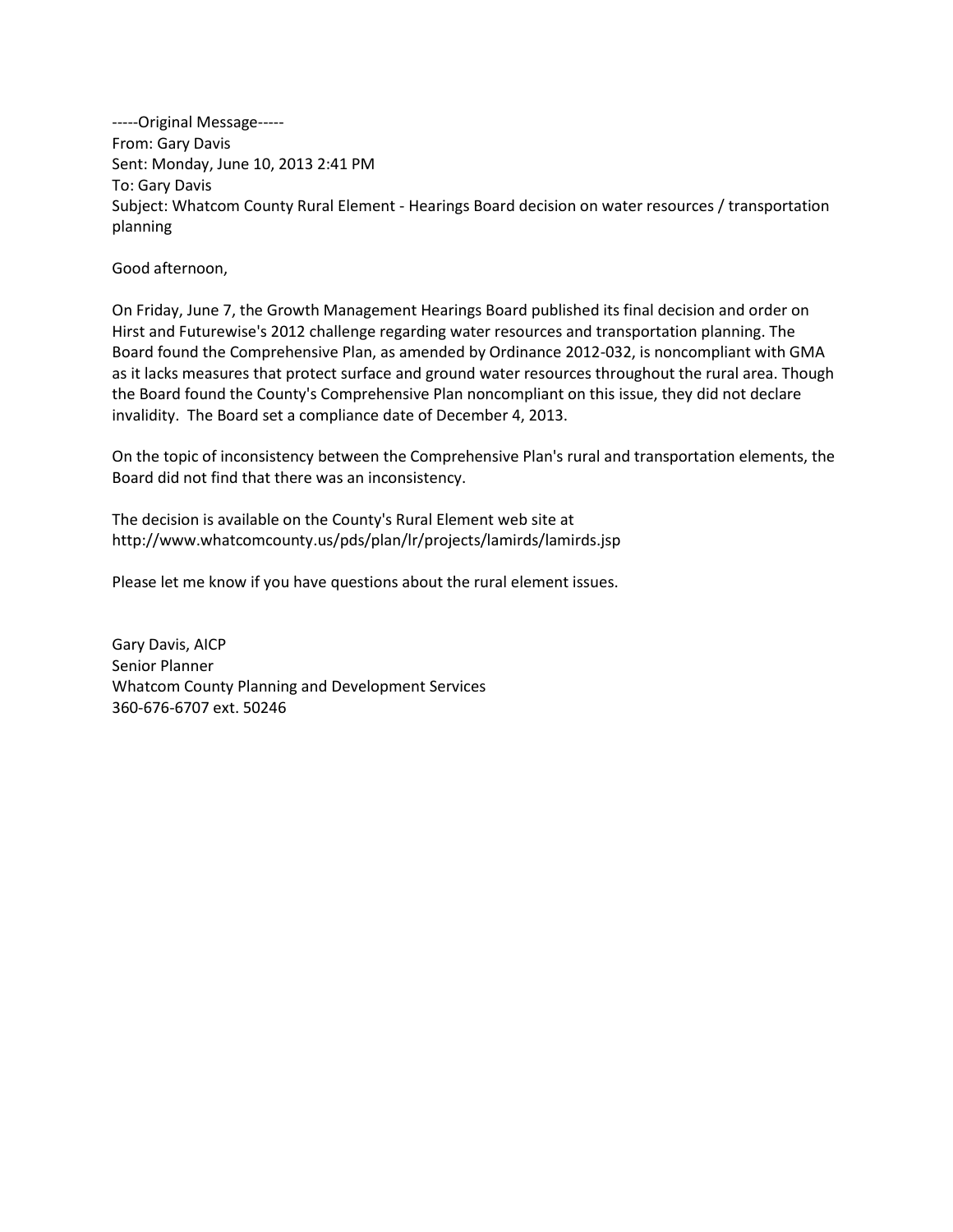-----Original Message----- From: Gary Davis Sent: Wednesday, June 05, 2013 5:29 PM

Subject: Whatcom County Rural Element - Public Hearing for Ordinance Adoption June 18

Good afternoon,

Yesterday the County Council introduced a Rural Element ordinance, which is available on the County's Rural Element web site at<http://www.whatcomcounty.us/pds/plan/lr/projects/lamirds/lamirds.jsp> . The Council will consider adoption of the ordinance at a public hearing during their June 18 meeting, 7:00 p.m. in the Council Chambers, 311 Grand, Bellingham.

Please let me know if you have comments or questions on the draft ordinance.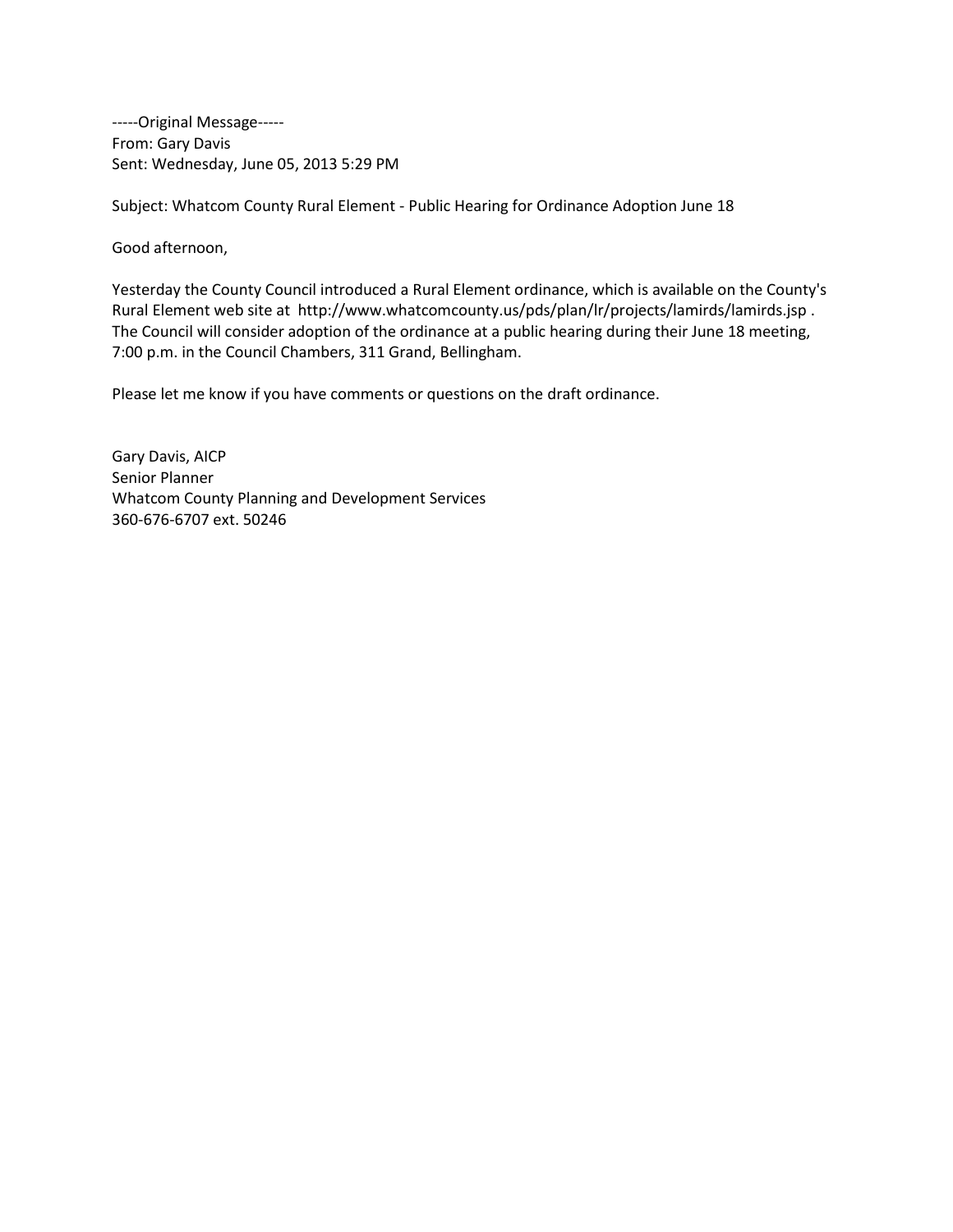-----Original Message----- From: Gary Davis Sent: Wednesday, May 29, 2013 1:32 PM To: Gary Davis Subject: Whatcom County Rural Element - Council's revised draft posted

Good afternoon ,

The most recent draft rural element ordinance is now posted on the County's website at <http://www.whatcomcounty.us/pds/plan/lr/projects/lamirds/lamirds.jsp> . The May 24 draft Comprehensive Plan and Zoning Code amendments (Exhibits A and B) are based on the Planning Commission's recommendations, with the addition of the changes made by the County Council following the public hearing on May 21. This draft will be discussed at the County Council's June 4 Special Committee of the Whole meeting (9:30 a.m. Council Chambers, 311 Grand, Bellingham). At that meeting, the Council may make additional changes, and may introduce a revised ordinance at the regular Council meeting that evening.

As a reminder, the record is still open for written comments until 4:30 p.m. this Friday, May 31, as discussed in the previous e-mail below. Please let me know if you have questions about the revised draft ordinance.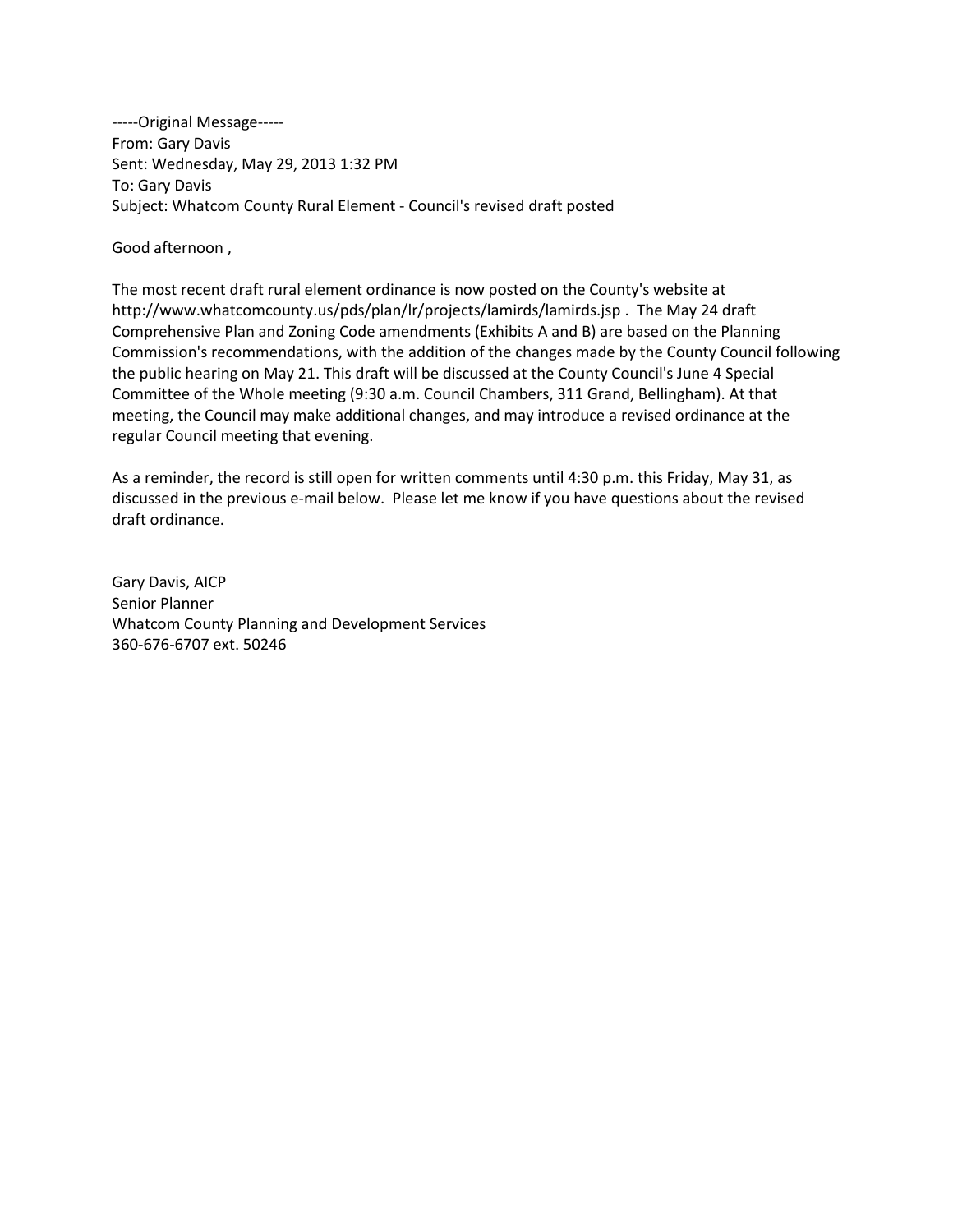-----Original Message----- From: Gary Davis Sent: Wednesday, May 22, 2013 5:01 PM To: Gary Davis Subject: Whatcom County Rural Element - June 4 and 18 County Council Meetings

Good afternoon,

The County Council will further discuss the Rural Element amendments at a Special Committee of the Whole meeting on June 4, 2013 (time yet to be determined). The Council held a public hearing last night, and left the record open for additional written comments until Friday, May 31 at 4:30 p.m. Comments can be submitted by e-mail to the County Council a[t council@co.whatcom.wa.us](mailto:council@co.whatcom.wa.us) or to PDS staff [gdavis@co.whatcom.wa.us](mailto:gdavis@co.whatcom.wa.us) . Materials from last night's meeting and comments received at or before the hearing have been posted on the County's Rural Element website at <http://www.whatcomcounty.us/pds/plan/lr/projects/lamirds/lamirds.jsp>

There will be two regular County Council meetings (June 4 and 18) at which the Council may introduce and adopt a revised ordinance before the July 3 compliance date.

Please let me know if you have any questions regarding the proposed amendments.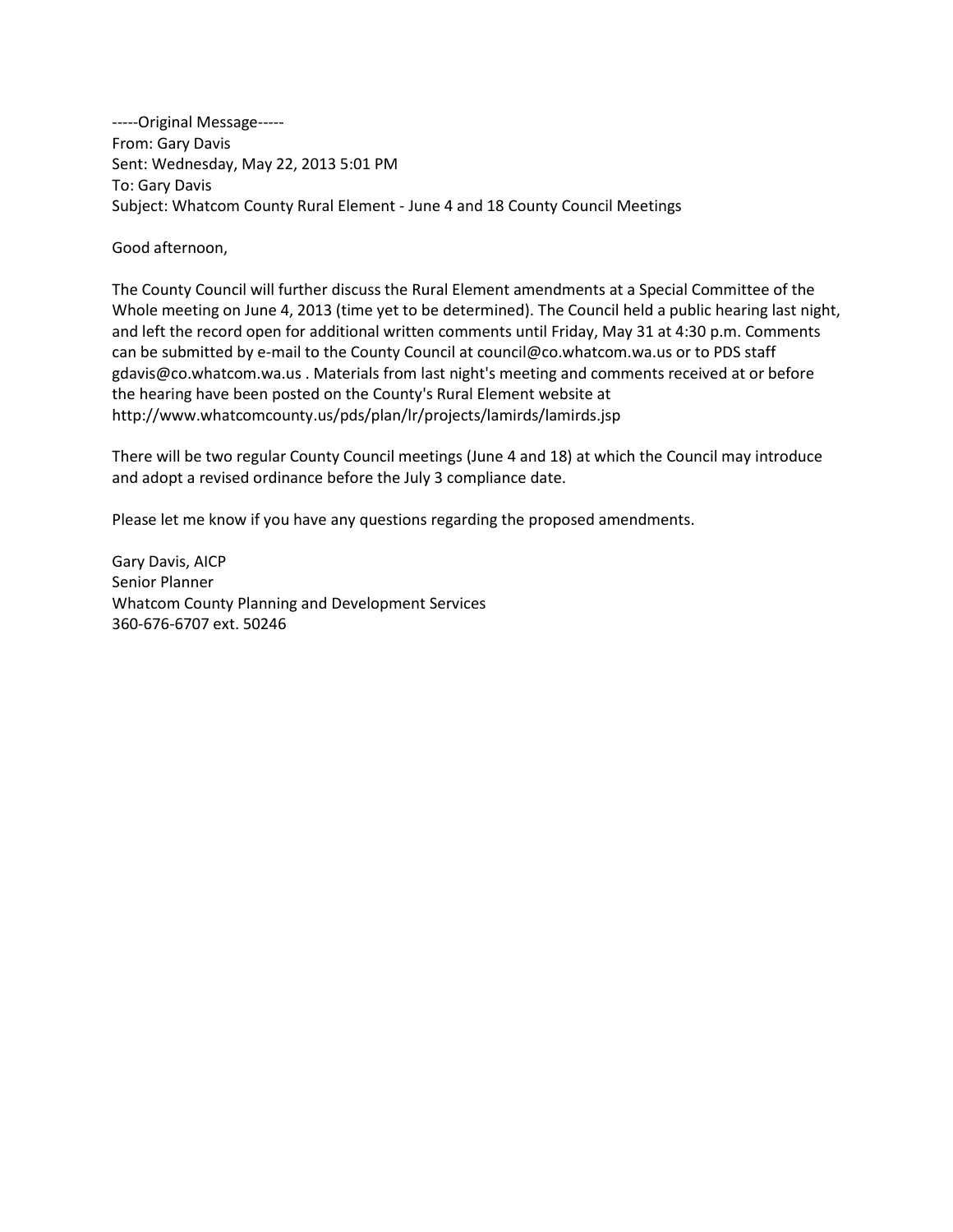-----Original Message----- From: Gary Davis Sent: Friday, May 17, 2013 3:12 PM To: Gary Davis Subject: Whatcom County Rural Element - Reminder: Public Hearing, May 21 County Council Meeting

Good afternoon,

The County Council will hold a public hearing on the proposed Rural Element amendments at their regular 7:00 p.m. meeting May 21, at the Council Chambers, 311 Grand, Bellingham. At 1:30 p.m. that afternoon PDS staff will present the proposed amendments to the Council at a Special Committee of the Whole meeting.

If, after the May 21 public hearing, the Council wishes to make changes, there will be two regular County Council meetings (June 4 and 18) before the July 3 compliance date, at which the Council may make introduce and adopt a revised ordinance.

Public comments will be posted on the County's Rural Element web site at: <http://www.whatcomcounty.us/pds/plan/lr/projects/lamirds/lamirds.jsp>

Please let me know if you have any questions regarding the proposed amendments.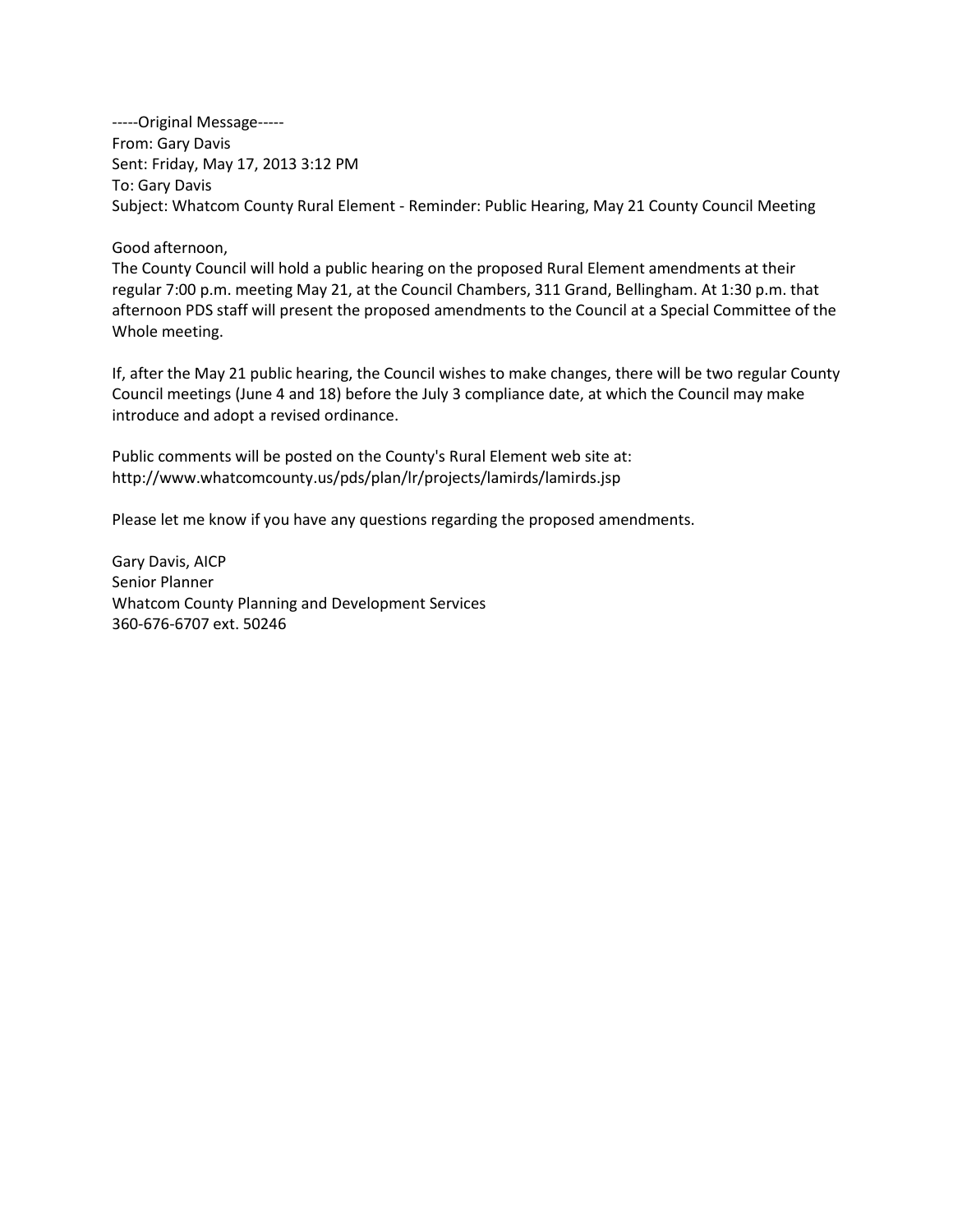-----Original Message----- From: Gary Davis Sent: Tuesday, May 07, 2013 5:00 PM To: Gary Davis Subject: Whatcom County Rural Element - Public Hearing, May 21 County Council Meeting

## Good afternoon,

The County Council is tentatively scheduled to hold a public hearing on the proposed Rural Element amendments at their regular 7:00 p.m. meeting May 21, at the Council Chambers, 311 Grand, Bellingham. At their May 7 meeting, the Council introduced an ordinance based on the Planning Commission's recommendation, which will be the subject of the public hearing. There would be a Special Committee of the Whole meeting earlier in the day to familiarize the Council with the Planning Commission's recommendation.

If, after the May 21 public hearing, the Council wishes to make changes, there will be two regular County Council meetings (June 4 and 18) before the July 3 compliance date, at which the Council may make introduce and adopt a revised ordinance.

Scheduled for tonight's Council meeting (in the second agenda revision) is an item to introduce the draft ordinance that would be the subject of the May 21 public hearing. The item is in the second agenda revision notice for tonight's meeting, available at

<http://www.whatcomcounty.us/council/0agendabills/ab2013-180.pdf>This link contains the draft ordinance as well as PDS staff memo discussing the issues. These materials will be posted on the PDS website tomorrow at<http://www.whatcomcounty.us/pds/plan/lr/projects/lamirds/lamirds.jsp>

Please let me know if you have any questions regarding the proposed amendments.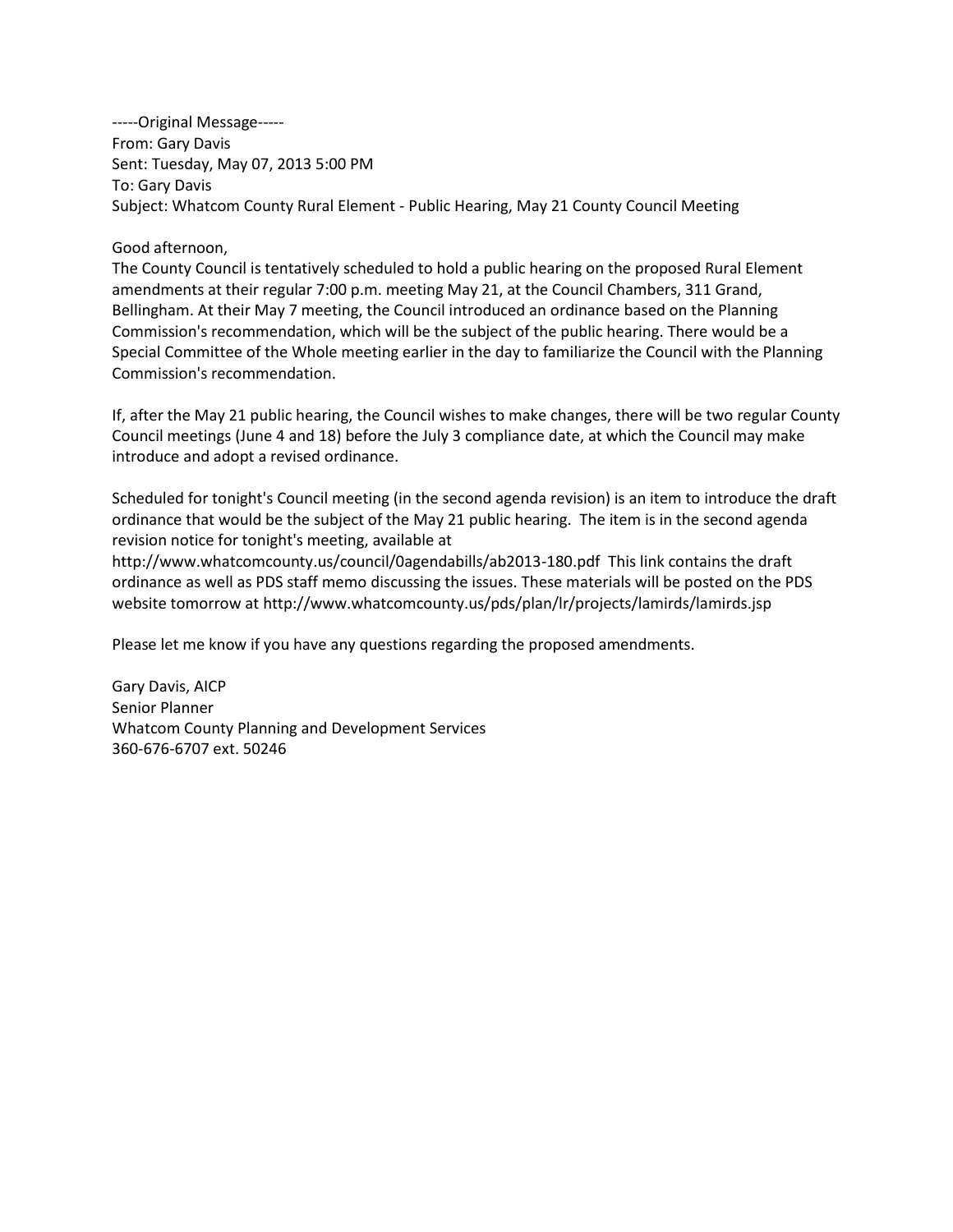-----Original Message----- From: Gary Davis Sent: Monday, April 29, 2013 4:48 PM To: Gary Davis Subject: Whatcom County Rural Element - Planning Commission Recommendation

Good afternoon,

At their April 25 meeting, the Planning Commission made their recommendations on the Rural Element amendments. The recommended draft amendments are available on the County web site at <http://www.whatcomcounty.us/pds/plan/lr/projects/lamirds/lamirds.jsp>

The recommendations next go to the County Council, who will consider them at upcoming meetings. I will send you another notification to when the first of these meetings is scheduled. The compliance due date set by the Hearings Board is July 3, 2013.

Please let me know if you have questions on the Planning Commission recommendations.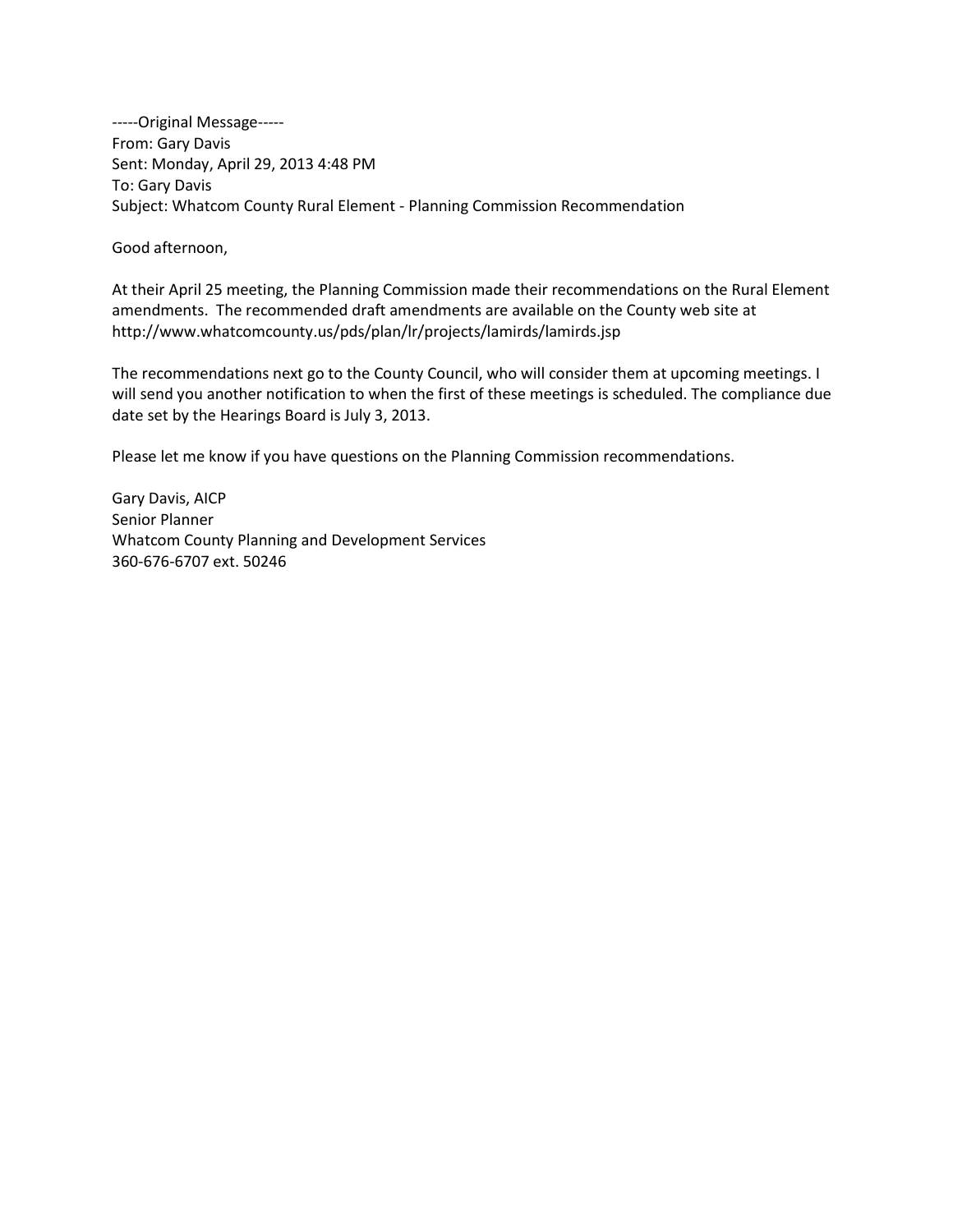**From:** Gary Davis **Sent:** Friday, April 05, 2013 4:48 PM **To:** Gary Davis **Subject:** Whatcom County Rural Element -- Revised drafts posted

Good afternoon – PDS has posted revised drafts of the Comprehensive Plan and County Code amendments in response to public comments and Planning Commission discussion at the March 28 public hearing. The drafts are posted at <http://www.whatcomcounty.us/pds/plan/lr/projects/lamirds/lamirds.jsp>, scroll down to "2013 Proposed Amendents."

The Planning Commission will discuss these drafts at their work session on April 11 at 6:30 in the Northwest Annex Conference Room, 5280 Northwest Drive, Bellingham. As I mentioned in my last message, the Planning Commission has held the record open for submittal of written comments until Monday, April 8 at 5:00 p.m.

Please let me know if you have questions about the revised drafts.

Gary Davis, AICP Senior Planner Whatcom County Planning and Development Services

360-676-6707 ext. 50246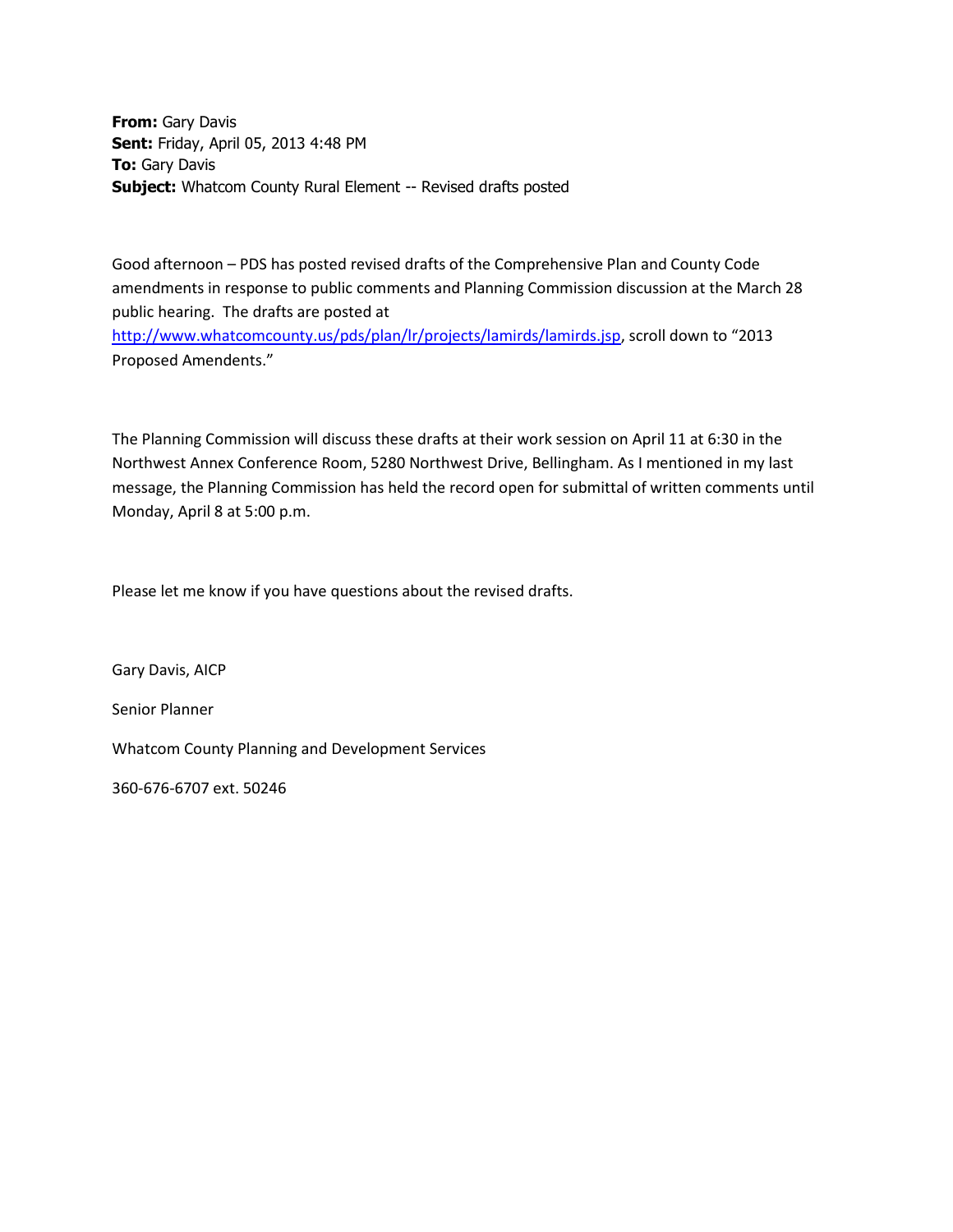-----Original Message----- From: Gary Davis Sent: Monday, April 01, 2013 10:07 AM To: Gary Davis Subject: Whatcom County Rural Element - April 11 Planning Commission Work Session

Good morning,

The Planning Commission held a public hearing on the Rural Element draft amendments on March 28 and left the record open for written comments until Monday, April 8 at 5:00 p.m. The Commission will hold work sessions on the issue on April 11 (and April 25, if necessary) at 6:30 p.m. at the Northwest Annex, 5280 Northwest Drive, Bellingham.

As always, the latest drafts, comments, and other materials are posted on the County's web site at <http://www.whatcomcounty.us/pds/plan/lr/projects/lamirds/lamirds.jsp>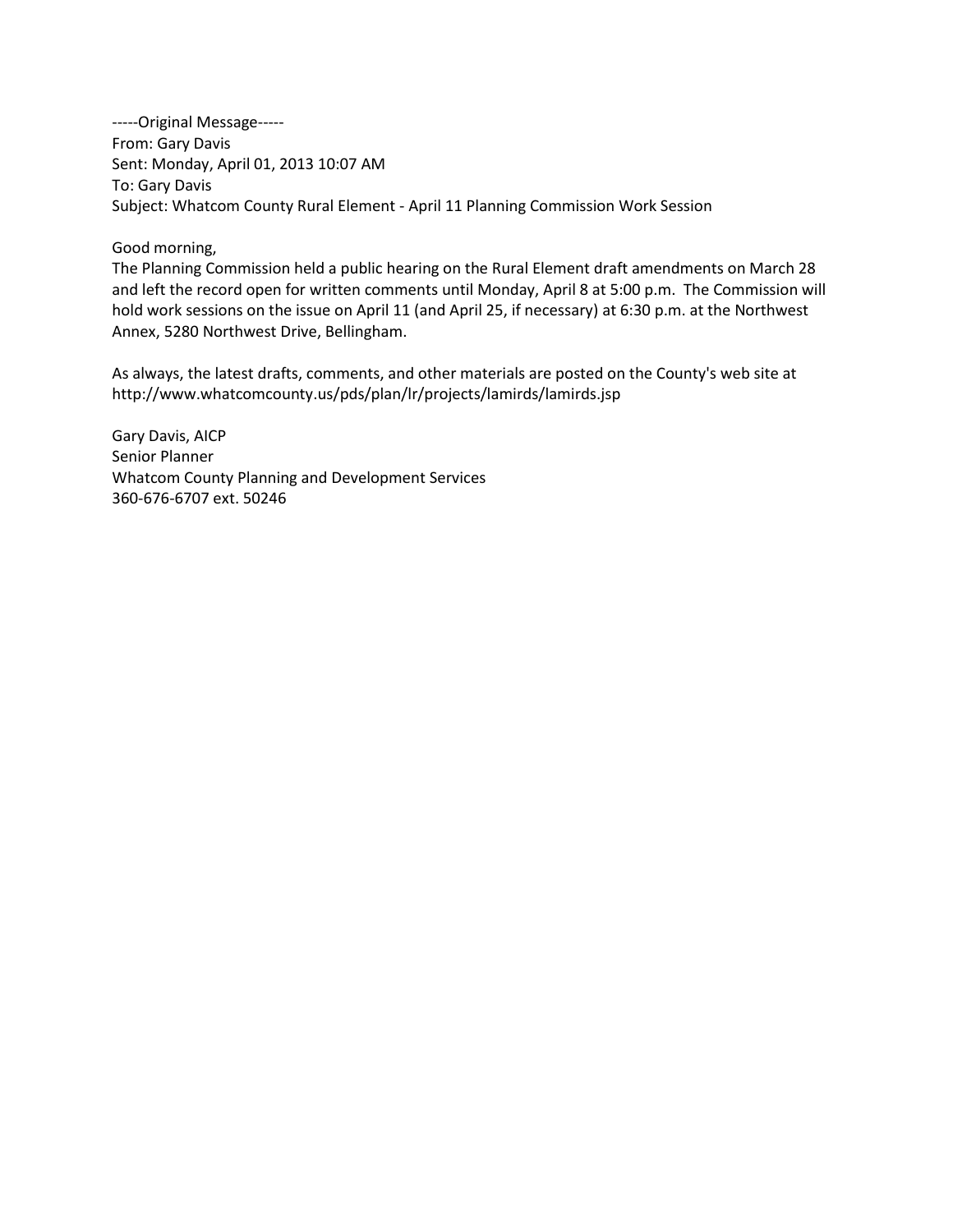-----Original Message----- From: Gary Davis Sent: Thursday, March 28, 2013 9:02 AM To: Gary Davis Subject: Whatcom County Rural Element - Schedule for tonight's public hearing

Good morning -- as we announced in a March 7 e-mail, tonight is a public hearing on proposed amendments for the Rural Element. The Planning Commission meeting will begin at 6:30 p.m. in the County Council Chambers, 311 Grand, Bellingham. There will be a short executive session at the beginning of the meeting, and then there will be a public hearing on the Public Participation Plan update. The staff presentation and public hearing for the Rural Element will take place following those items. The Planning Commission has scheduled a work session for April 11 to continue their deliberations on the Rural Element if no recommendation is voted on tonight.

If you have written comments you would like forwarded to the Planning Commission, please e-mail them to me by 4:00 p.m. today, or bring 10 copies to the hearing. Please let me know if you need further information.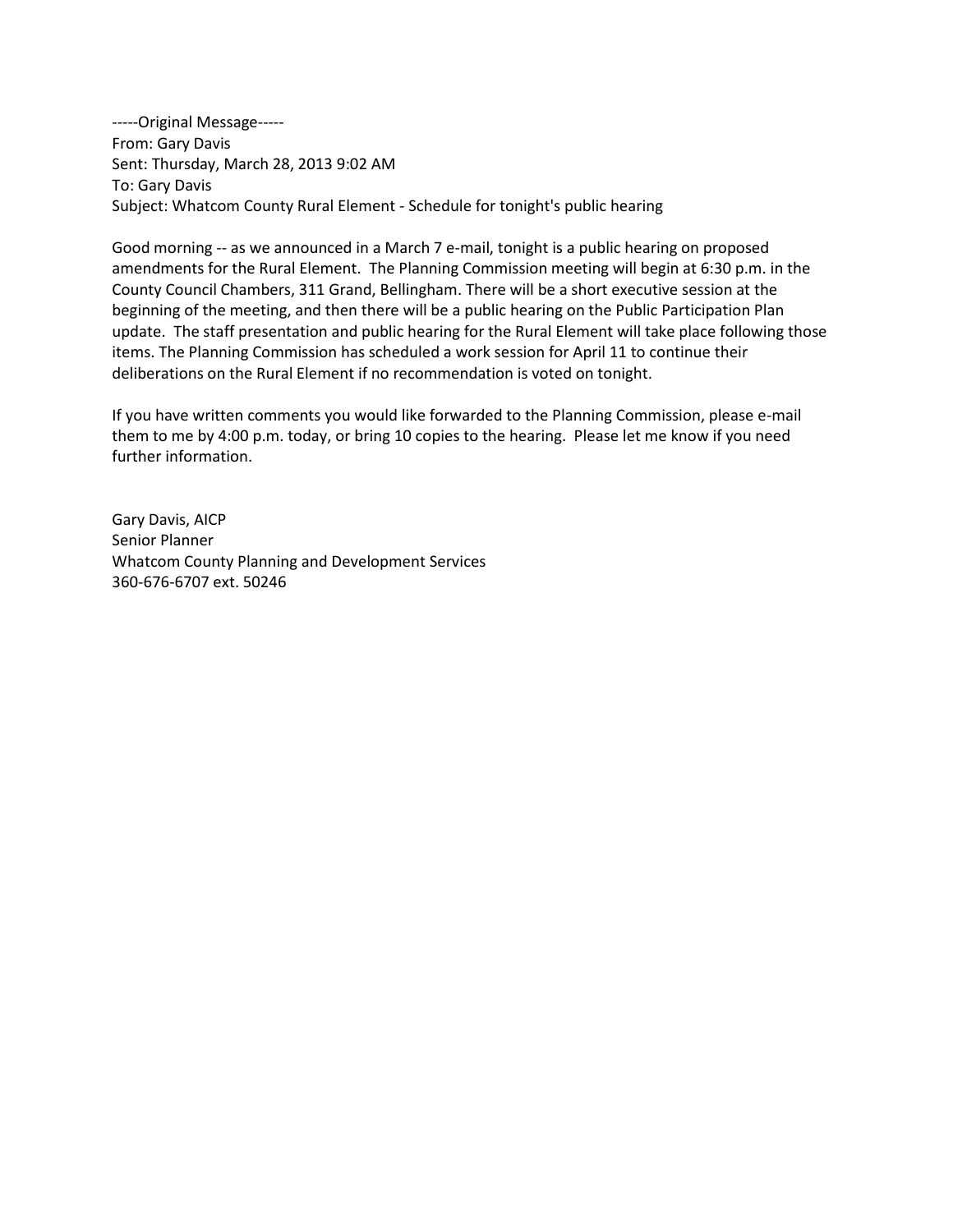**From:** Gary Davis **Sent:** Tuesday, March 12, 2013 1:14 PM **To:** Gary Davis **Subject:** Whatcom County Rural Element - Draft Amendments and Staff Report Published

Good afternoon (again),

I am re-sending my message from yesterday announcing publication of the draft amendments on our web site. There was a problem with our e-mail list and I wanted to check the list and make sure everyone on the list received this message. My apologies if you've received this a second time (and for the accidental inclusion of the long list of e-mail recipients on yesterday's message).

I believe the problem has been solved but if you experience any problems, or if someone you know didn't receive this and should have, please let me know. And, as always, if you no longer wish to receive these notices, you can let me know that as well.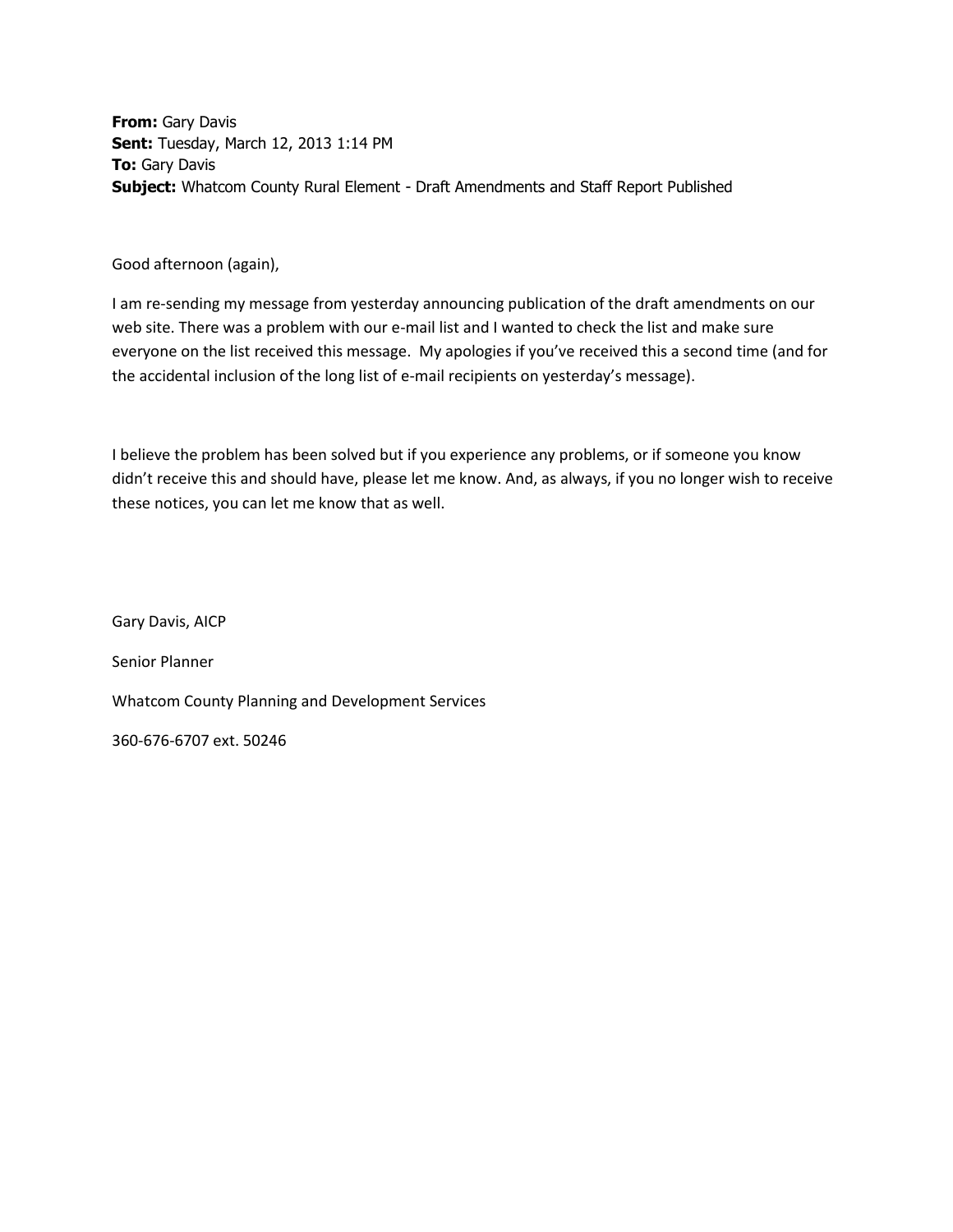**From:** Gary Davis **Sent:** Monday, March 11, 2013 4:58 PM **Subject:** Whatcom County Rural Element - Draft Amendments and Staff Report Published

Good afternoon,

The proposed amendments to the Comprehensive Plan, development regulations, and zoning maps, along with the accompanying staff report, are now posted on the County's web site at <http://www.whatcomcounty.us/pds/plan/lr/projects/lamirds/lamirds.jsp>, under "2013 Proposed Amendments." This draft will be the subject of a Planning Commission public hearing on March 28 at 6:30, at the County Council Chambers, 311 Grand Ave, Bellingham.

This Thursday, March 14, PDS staff will appear at a Planning Commission work session to familiarize the Commission and the public with the proposed amendments to help prepare for discussion at future meetings. That meeting will be held at the Northwest Annex Conference Room, 5280 Northwest Drive, Bellingham, at 6:30 p.m.

Please let me know if you have questions or comments about the draft amendments.

Gary Davis, AICP Senior Planner Whatcom County Planning and Development Services

360-676-6707 ext. 50246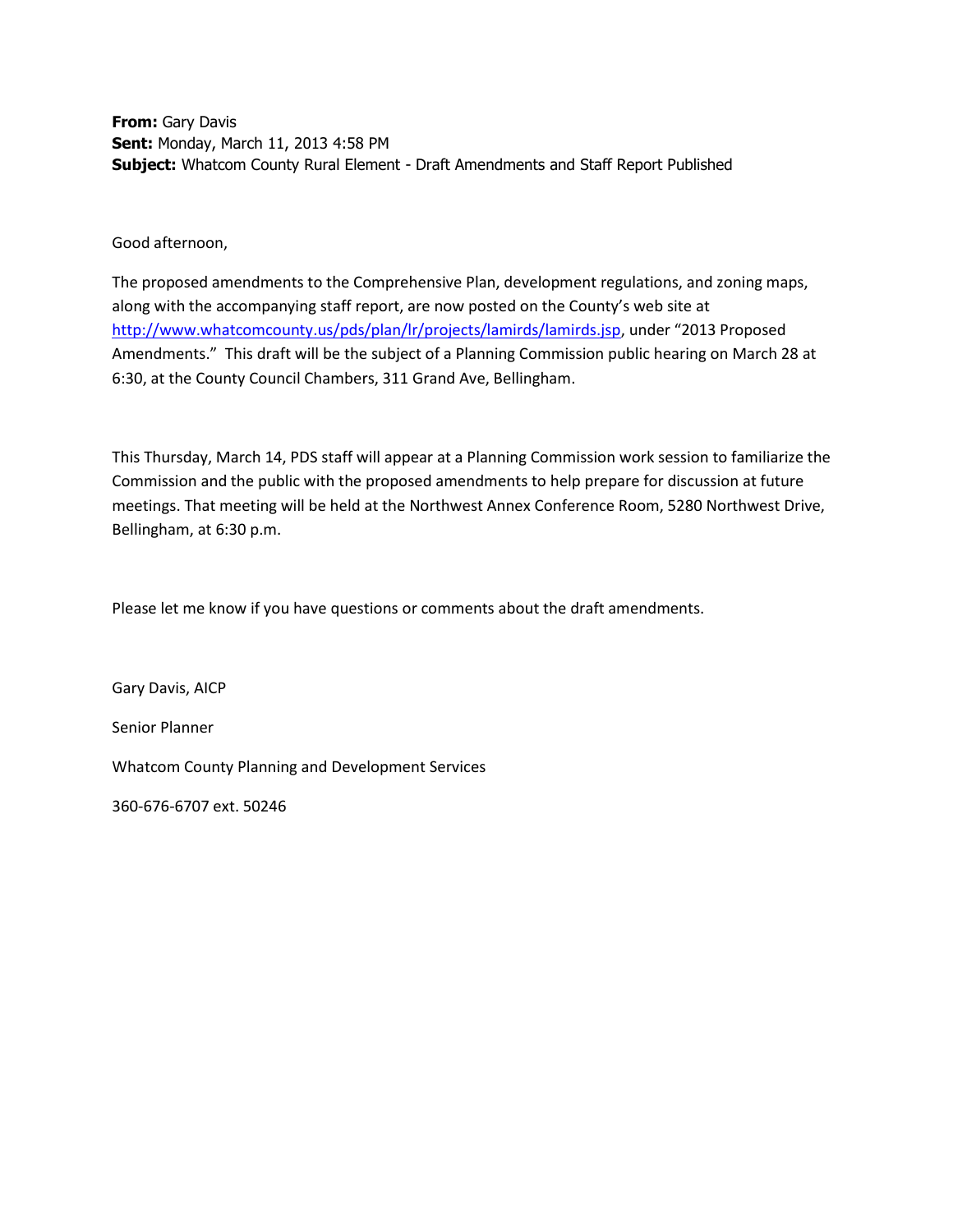-----Original Message----- From: Gary Davis Sent: Thursday, March 07, 2013 8:41 AM

Subject: Whatcom County Rural Element - March 14 work session and March 28 public hearing

Good morning,

In a work session at the March 14 Planning Commission meeting, PDS staff will present draft amendments to the Comprehensive Plan and County Code that respond to the January 4, 2013 Growth Management Hearings Board order. The purpose of the presentation will be to familiarize the Commission and the public with the proposed amendments to help prepare for discussion at future meetings. That meeting will be held at the Northwest Annex Conference Room, 5280 Northwest Drive, Bellingham, at 6:30 p.m.

The Planning Commission is scheduled to hold a public hearing on the amendments on March 28 in the County Council Chambers. Following the public hearing, the Planning Commission may hold a work session to deliberate on the draft amendments. PDS has scheduled a work session for this issue for the April 11 Planning Commission as well.

PDS will post the proposed draft amendments and the accompanying staff report in the coming week, prior to the March 14 work session. You will be receiving another one of these e-mails notifying you when these materials are posted on the website.

Please let me know if you have questions or comments concerning these upcoming meetings.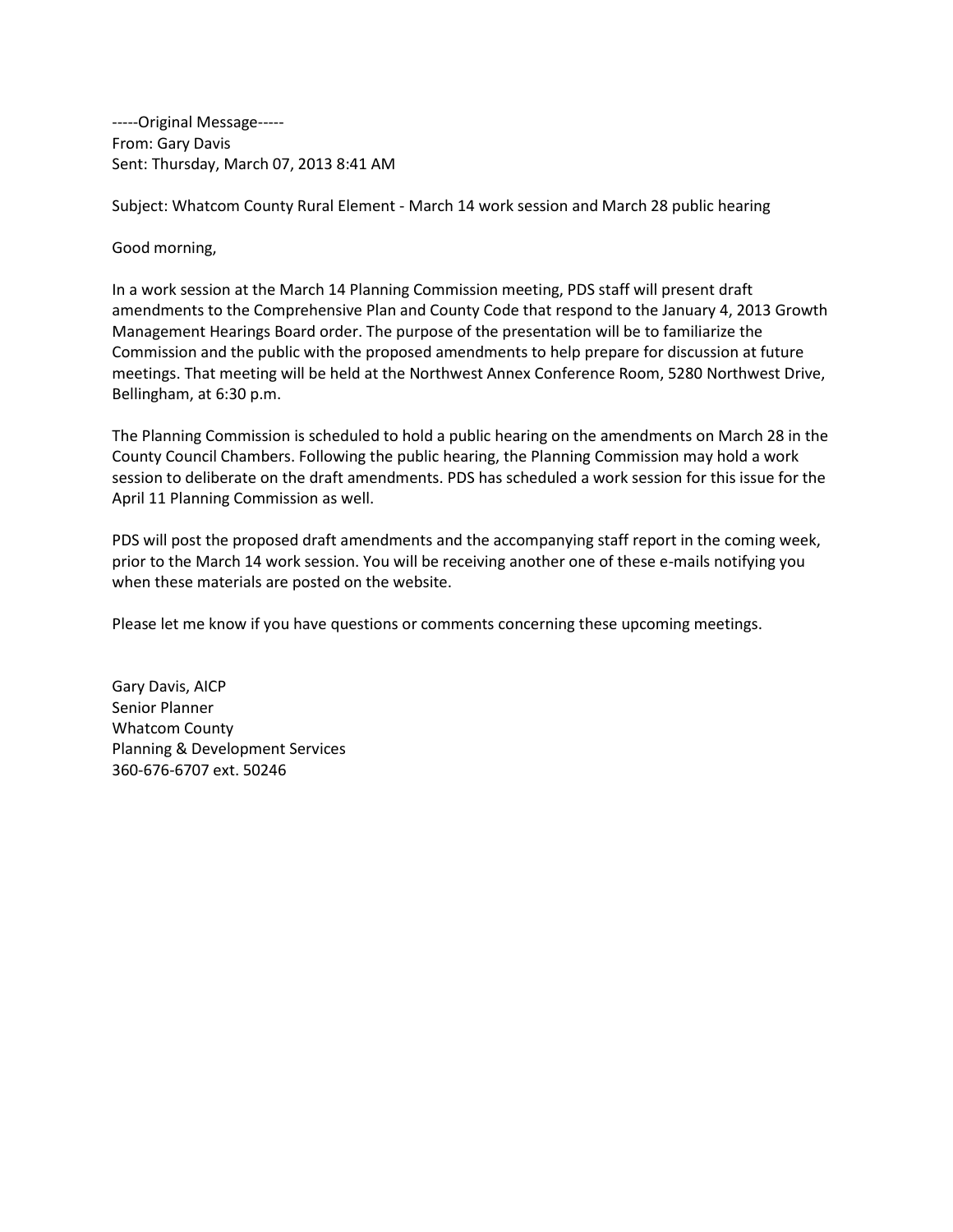-----Original Message----- From: Gary Davis Sent: Friday, January 25, 2013 11:11 AM Subject: Whatcom County Rural Element - Growth Monitoring Report

Good morning,

Planning and Development Services has published its Non-Urban Population Growth Monitoring Report on its web site at <http://www.whatcomcounty.us/pds/plan/lr/projects/lamirds/lamirds.jsp> Comprehensive Plan Policy 2DD-1 requires this report to be published by February 1 of each year to determine whether non-urban population growth is consistent with the growth projected for non-urban areas in the Plan's Table 4.

Based on 2012 residential building permit data for areas outside the urban growth areas, PDS has estimated the population growth was below the Comprehensive Plan's annual growth allocation for those areas.

Please let me know if you have questions or comments concerning this report.